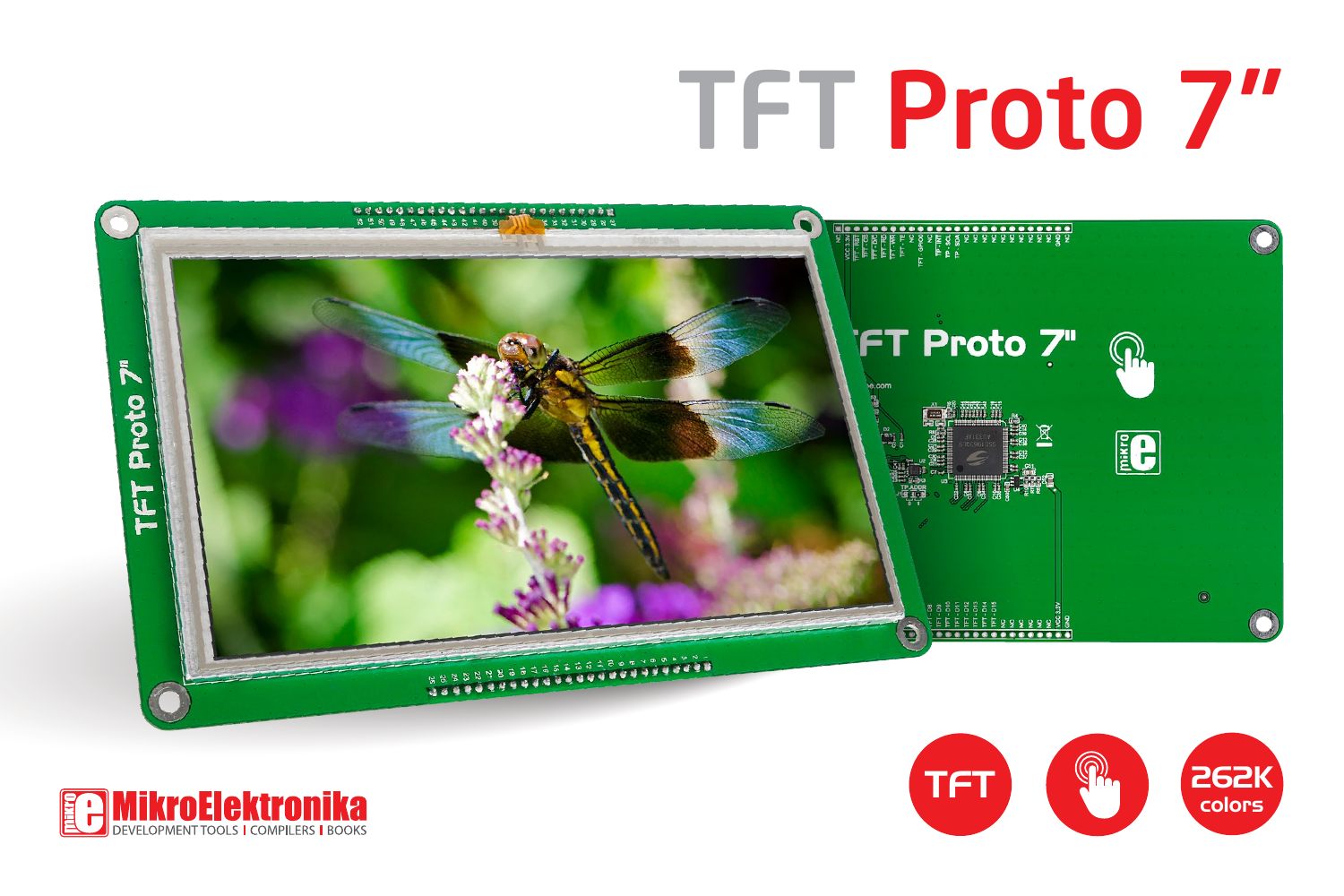

Figure 1: TFT Proto 7" board

TFT Proto 7" enables you to easily add a touchscreen display to your design, whether it's a prototype or a final product. It carries a **800x480 px** FRD070IF40-A TFT screen driven by a **SSD1963** graphic controller that has an interface for 8/9/16/24-hit MCUs. An **STMPE811** controller drives the 4-wire resistive touch-panel. The board is lined with two rows of 26 pins with **16 data and 7 control lines** for the graphic controller (including GPIO0 that accesses the deep-sleep mode), plus **I 2C lines and an interrupt line for the touchscreen controller**. The board uses a 3.3V power supply only (with pins on each side of the board added for convenience). Mounting holes in each corner simplify integration.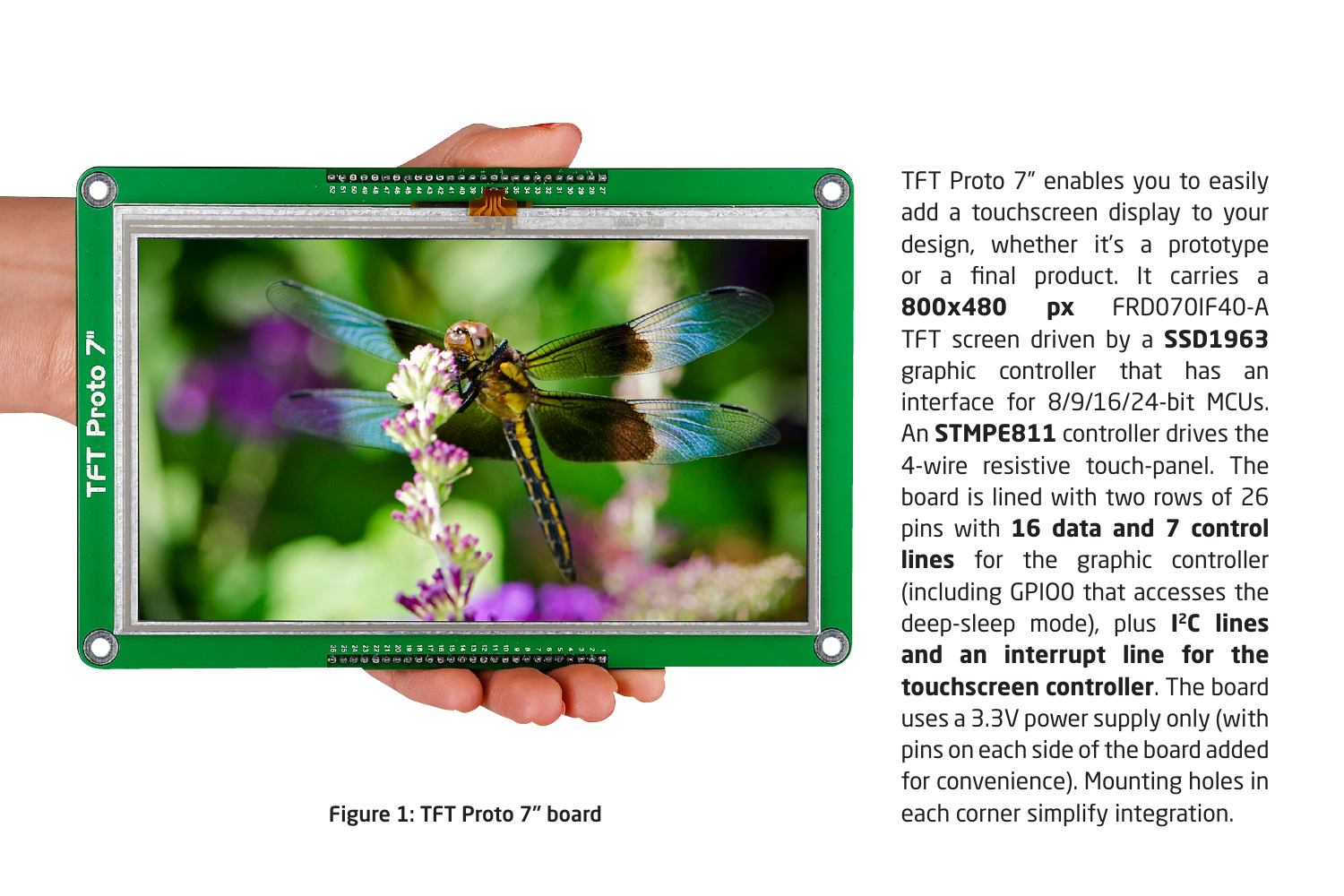

Figure 2: TFT Proto 7" schematic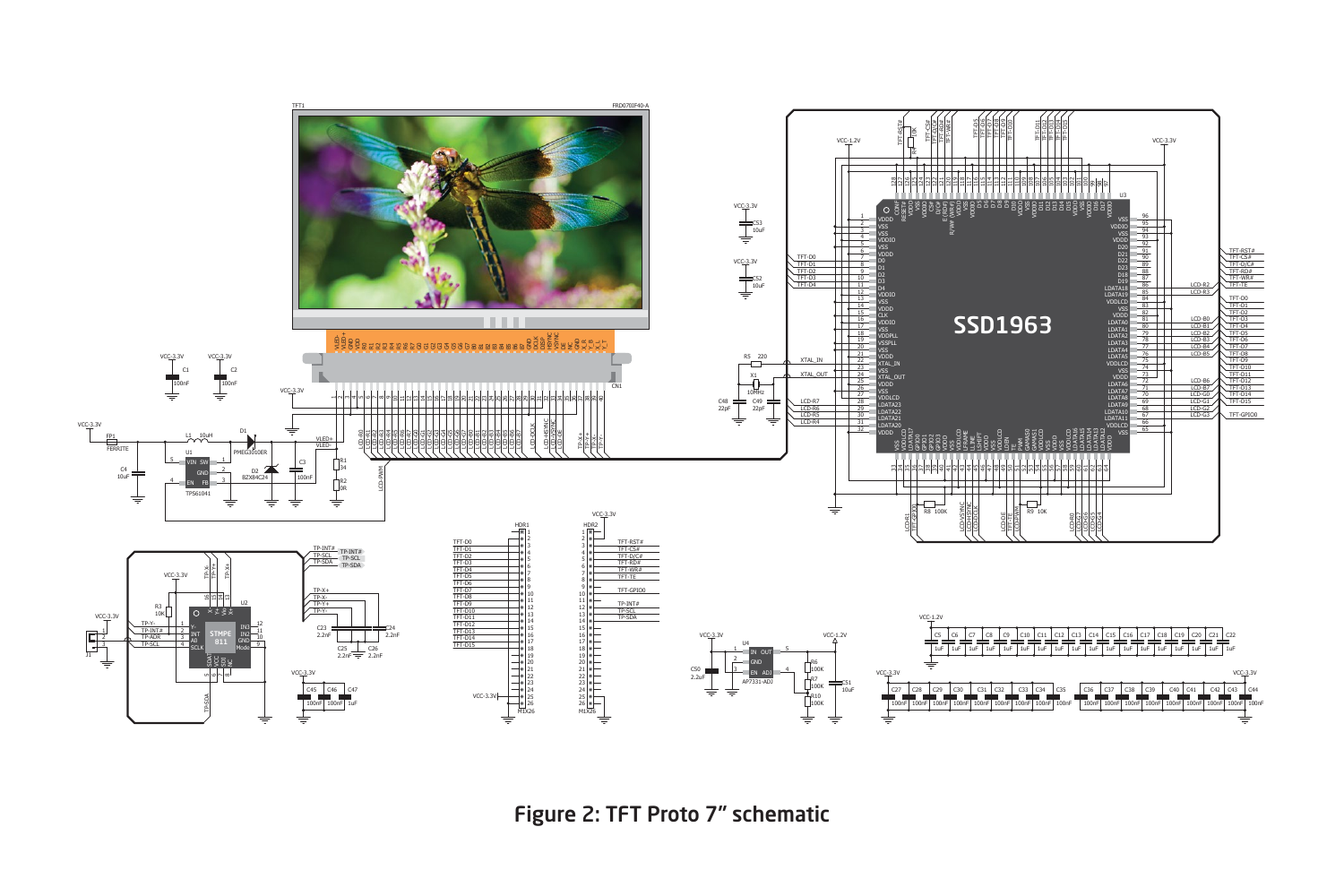

Figure 3: Typical application note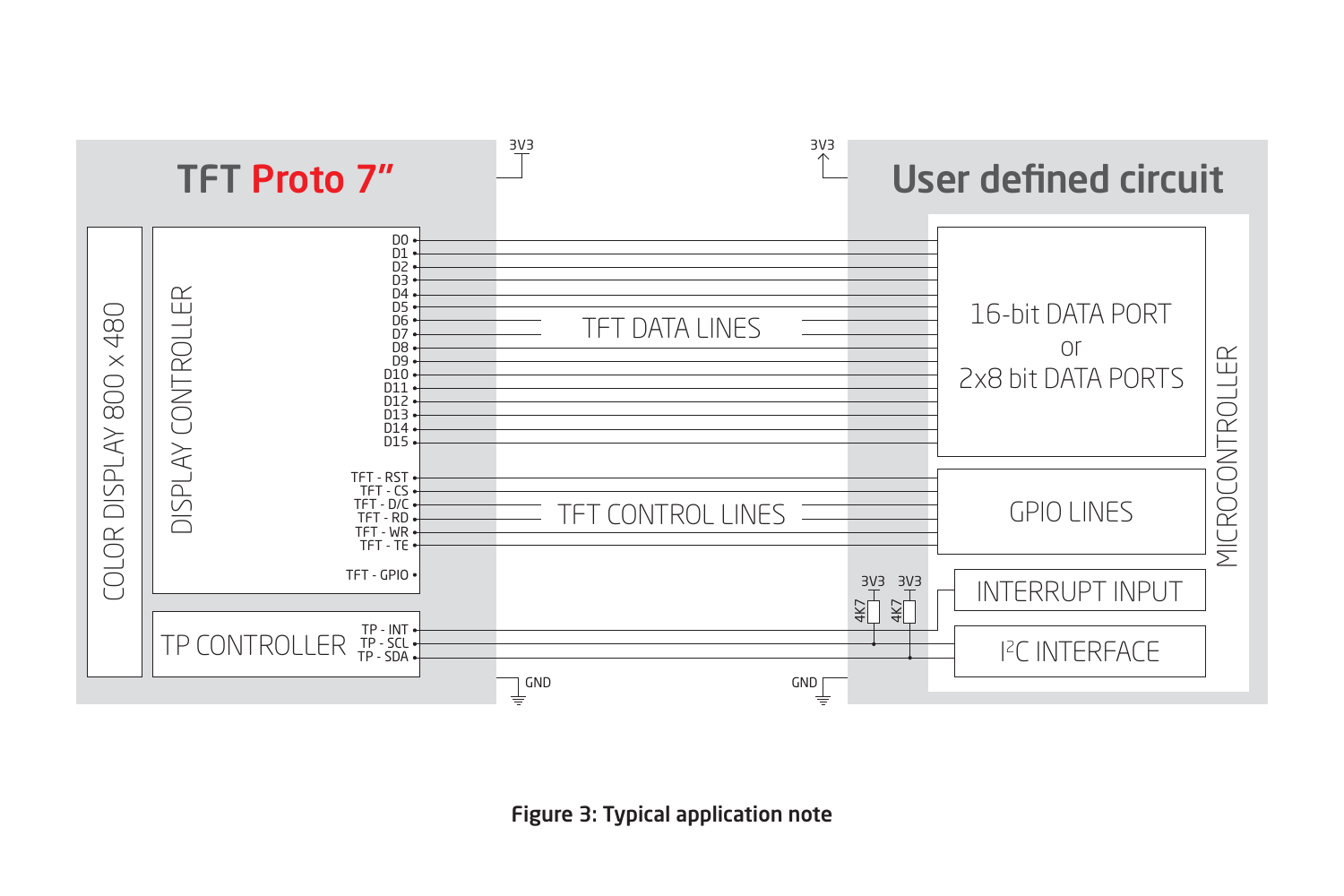

Figure 4: Board dimensions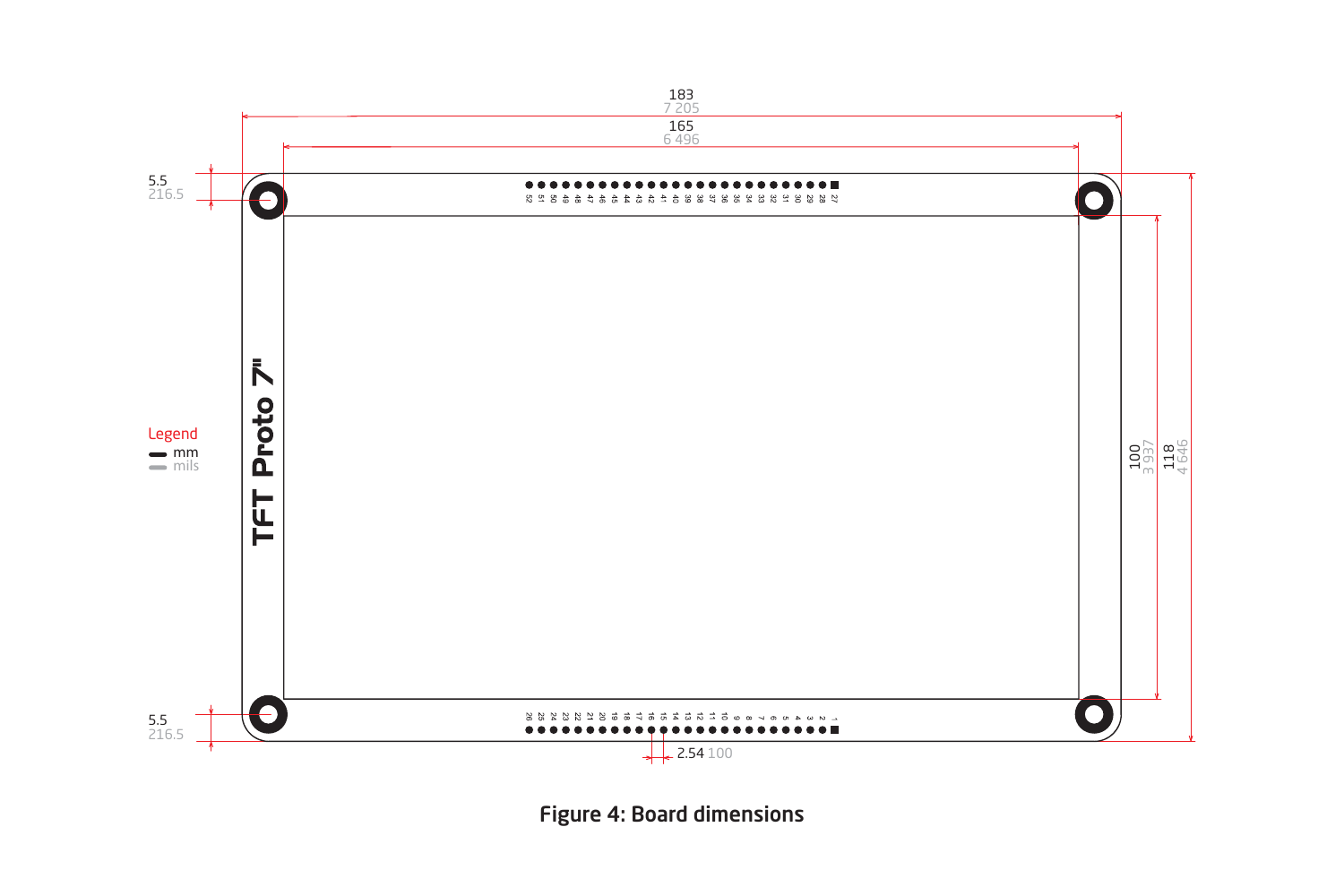

If you want to learn more about our products, please visit our website at **www.mikroe.com** If you are experiencing some problems with any of our products or just need additional information, please place your ticket at **www.mikroe.com/support** If you have any questions, comments or business proposals, do not hesitate to contact us at **office@mikroe.com**